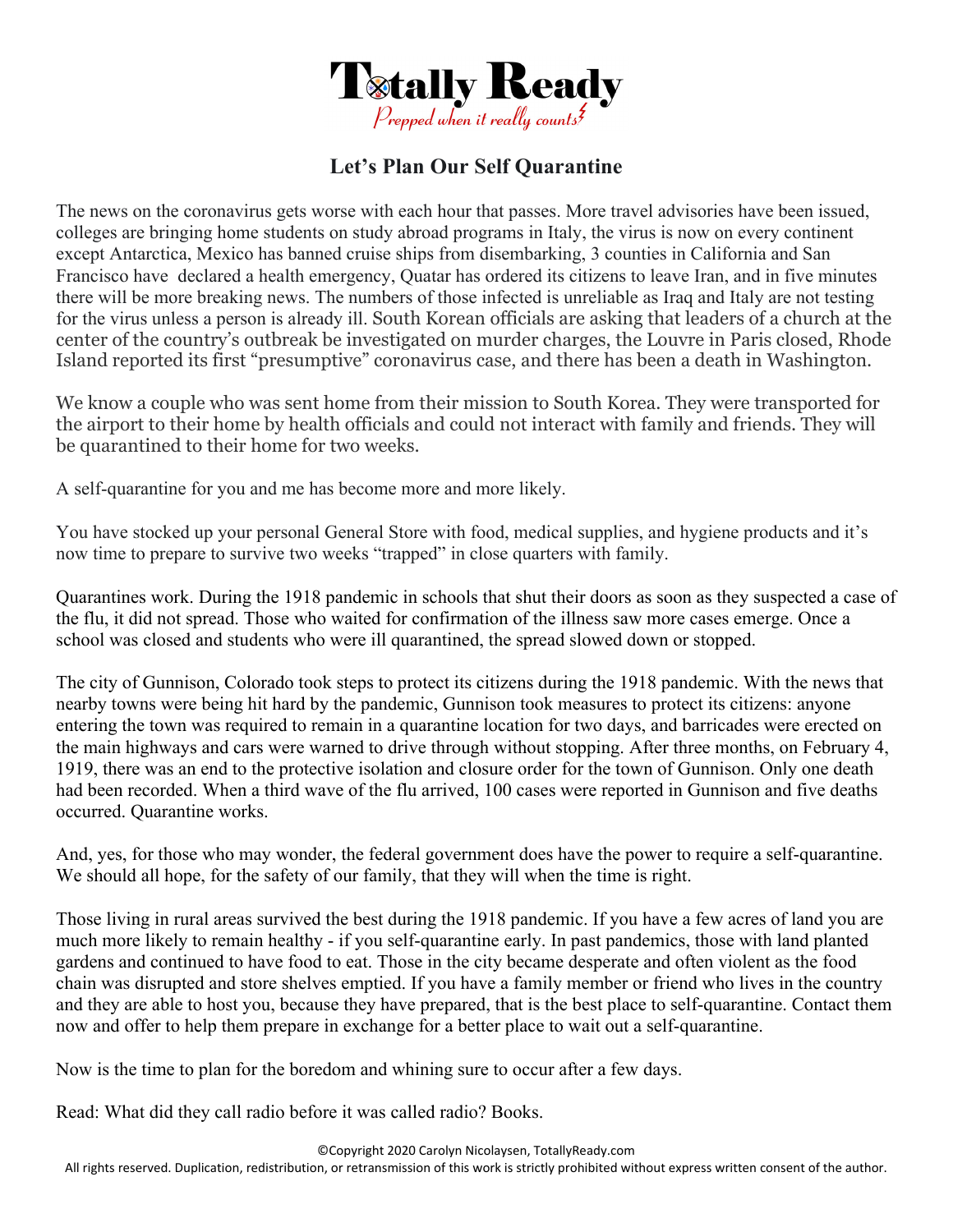

Now is a great time to plan to read one of your favorite books with your children or grandchildren, or their favorite book can be read to you. Ask the kids if there are books they would like to read. Remember *The Princess Bride*? Reading gives you the opportunity to talk about important topics introduced in the book, faith, friendship, loneliness, fears and so much more. Reading improves language and writing skills and keeps your brain healthy. Prepare now: Gather or purchase books

Cook: You will need to stay 6 feet or more away from others now quarantined with you so if you have a yard move outside to cook and make foil dinners or Dutch oven foods. While you have coals make smores. Prepare now: Purchase extra aluminum foil, gather recipes and purchase ingredients.

Bake a favorite treat or try a new one you just haven't had time to experiment with. Why not bake a treat you normally only make for Christmas. Prepare now: Gather recipes and purchase ingredients. Be sure to have plenty of eggs and butter.

Continue chores. Boredom sets in when we have nothing to do, not just fun or exciting tasks but ordinary and familiar tasks as well. Keeping all family members busy with the ordinary tasks around the house will also keep your home clean and organized which will lift everyone's spirits.

As you know I have been facilitating the financial self-reliance classes offered by the church. I have also been addressing financial preparedness on the Totally Ready facebook page. Why not make self-quarantine a teaching time, Pay your children in monopoly money for their chores, as reward for a kind dead (good employees get promotions for good leadership), as a bonus for doing a chore not assigned but needed ( like overtime pay), etc.

Set up a "store" for the kids to spend their money. Offer favorite candy bars, a soda, a book or craft, small toys from a dollar store, a movie pass allowing them to pick the next movie you watch,

you get the idea. Now you are teaching them to budget and save for the things most important to them. Prepare now: Make a list or chart with chores, more than once a day chores, daily chores, and weekly chores. Purchase items for your kid's store.

Create a schedule for each day. Remember Saturdays and weekdays will all seem the same when you don't leave the house. Make Sunday a special day. Hold worship services at home. Assign someone to teach a Sunday school class. Learn a new hymn. Write thank you notes to someone who has shown you a kindness or believed in you when you didn't believe in yourself.

Week days should include chore time, unstructured play time, exercise time and time together doing something as a family.

Prepare now: Gather inspirational talks, scriptures, note cards, hymn books or copies of hymns, download music for the hymns if you don't have someone who plays an instrument. Prepare a chart with a daily schedule.

Write. Another great Sunday activity. Get out photos of family members who have passed on, vacation photos, or holiday photos. Place one on the table or display on laptop or TV and set a timer for five minutes. Have each person write about the photo and the memories it brings. Do this for several photos and you have the beginning of a family history. Compile them later for each person. Prepare now: Find and set aside some photos. Print some of those you have on your phone and never seem to get printed.